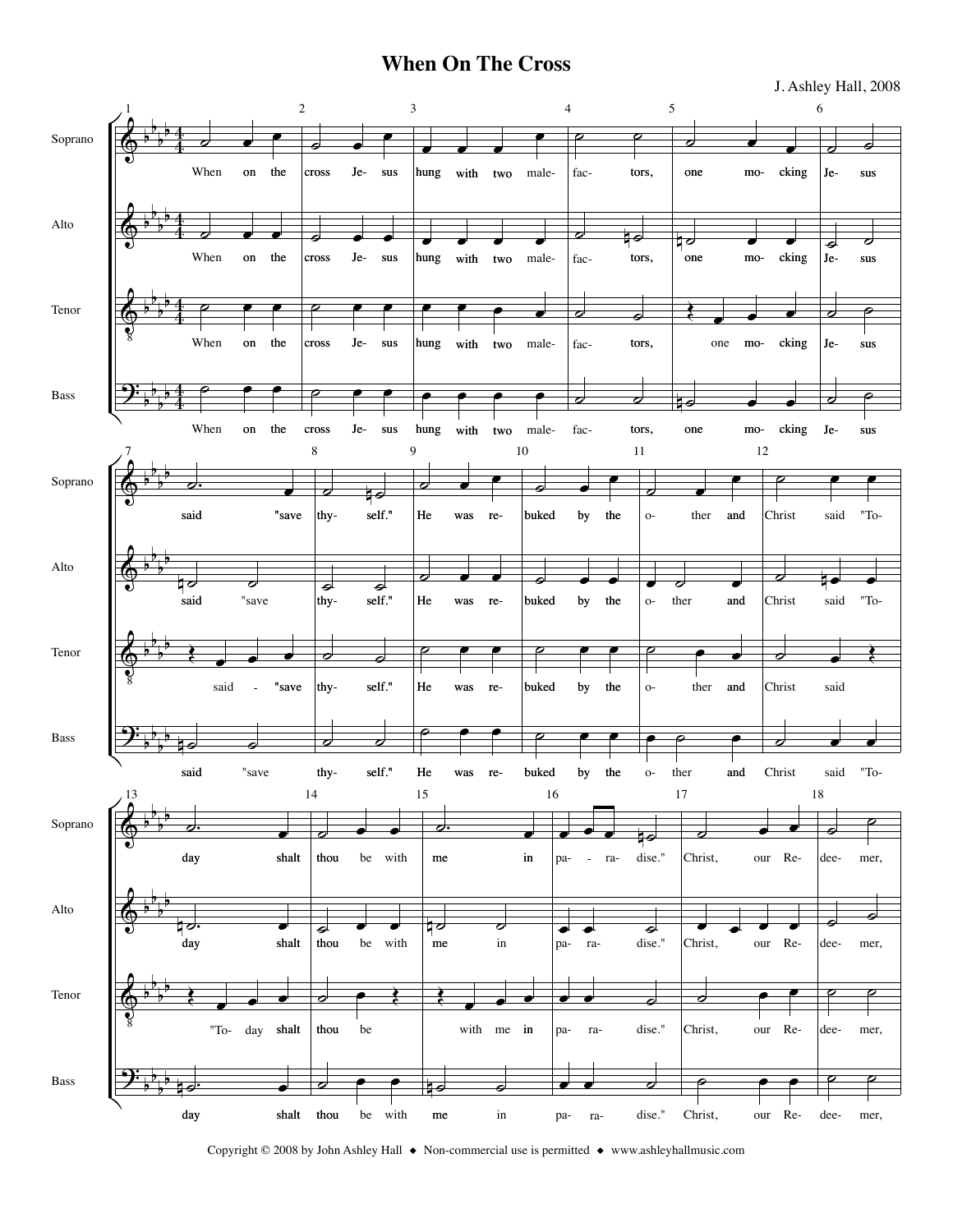

Copyright © 2008 by John Ashley Hall ♦ Non-commercial use is permitted ♦ www.ashleyhallmusic.com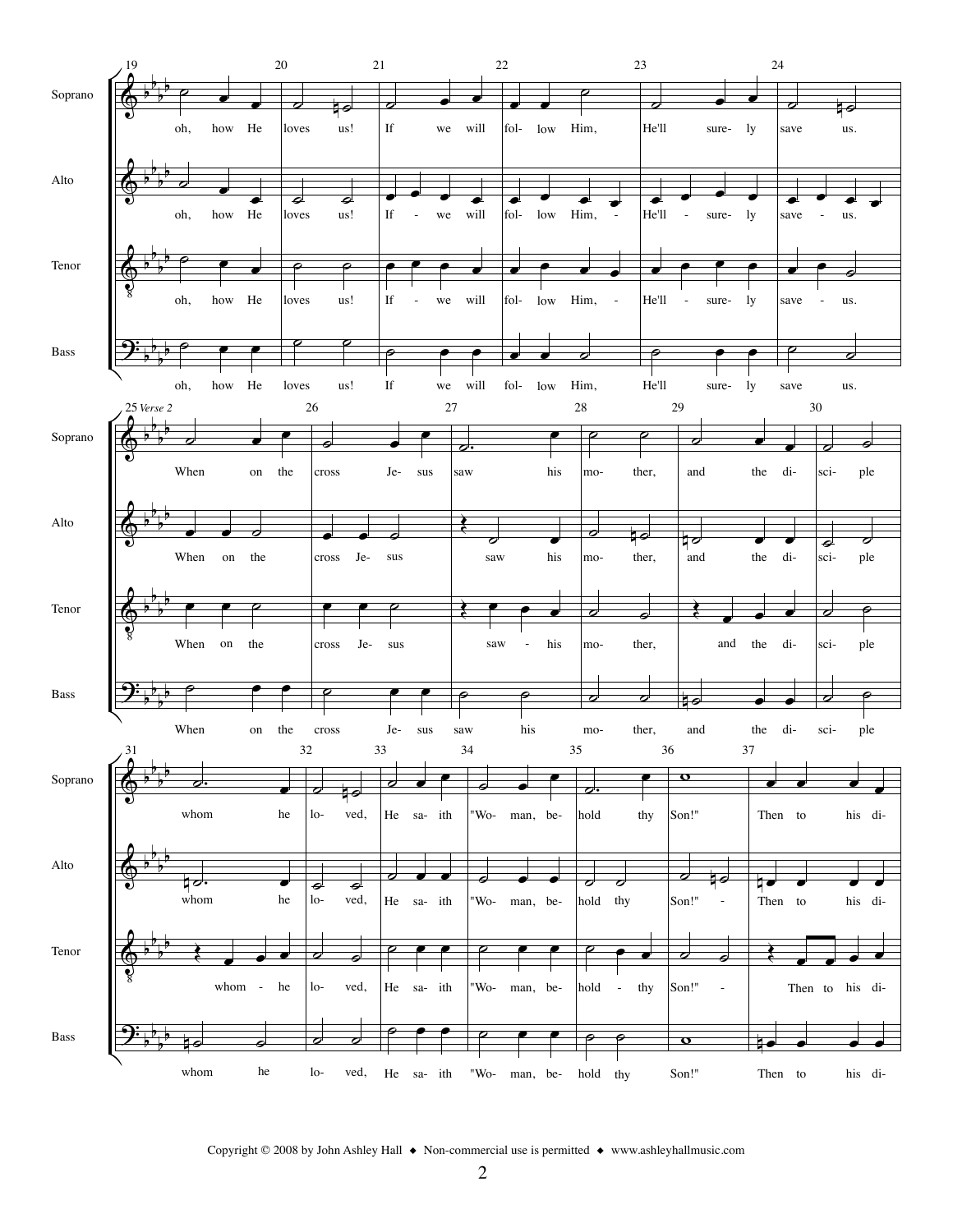

Copyright © 2008 by John Ashley Hall ♦ Non-commercial use is permitted ♦ www.ashleyhallmusic.com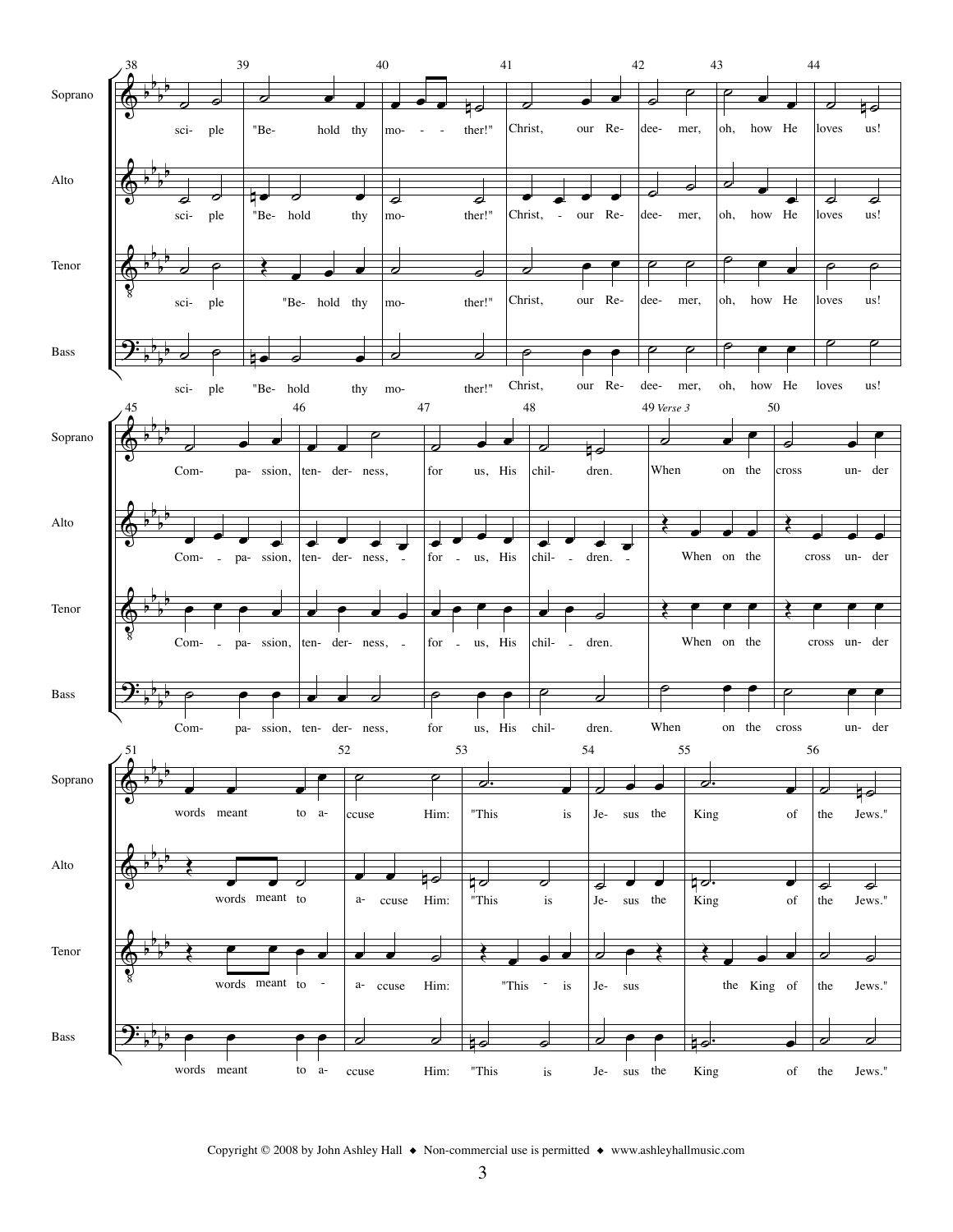

Copyright © 2008 by John Ashley Hall ◆ Non-commercial use is permitted ◆ www.ashleyhallmusic.com